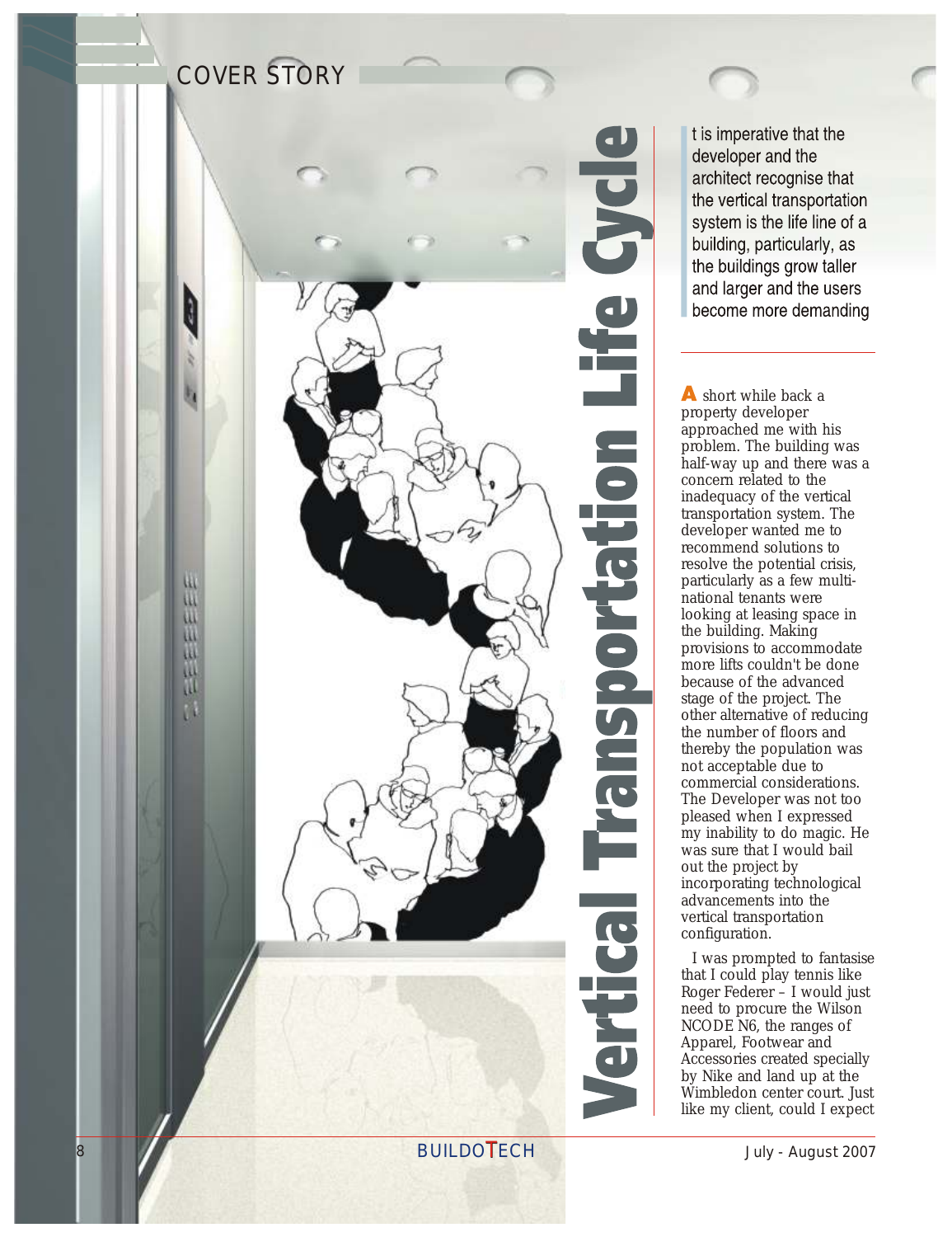technology advancements to take care of the basic limitations, like the fact that I have never learnt to play tennis, am half a foot shorter than the champion, 20 kilograms heavier and just two decades older?

The reality is that I have very little chance of controlling my genetic design. On the other hand the developer could have followed a scientific and experienced approach to the whole project and specifically to the design stage of the vertical transportation system, and taken control of its genetic design. It is a different matter that he chose not to exercise control over the project at a time when he could have, similar to my choice to focus on cricket rather than tennis when the opportunity presented itself.

Any building is only as good as the access to each square foot. For instance what use is a grand building even with the best of facilities, if it is to be located on the moon? The pre-requisite to planning this lunar building would be by establishing a viable and convenient access infrastructure for every potential visitor – on date none exists.

Yet this is not an aspect recognised by the players involved in the development of the projects. A senior architect recently narrated an experience where he was sacked from a mall project – the mega mall was expected to attract 3,000 to 5,000 cars which the 40 feet access road obviously would not have been able to handle. The developer on the other hand was adamant that he would not consider the architects suggestion to scale down the size of the mall. With other architects willing to oblige, this architect was shown the door.

With access to the building itself being overlooked, access to the spaces within the building is of little priority.

I am often queried as to what is the appropriate point in the project to involve the services of a vertical transportation consultant. This question itself reveals the lack of understanding or the priority that has been set for the vertical transportation aspect of the project. The life-line has to be integrated into the project at the concept stage and not fitted in as an after thought.

**Rising expectations, flawed approach**



Worldwide, demands and expectations from Vertical Transportation Systems have come a long way since Elisha Graves Otis demonstrated the "safe" elevator at New York's Crystal Palace in 1853 and pronounced the now famous industry slogan "All safe, Gentlemen". Technology also has progressed to the extent, that Elisha's equipment would be considered almost primitive.

From an Indian perspective, while users have traditionally been more accommodating and willing to accept the transport system as long as they could get to their destination, the trend has started changing. With buildings getting taller and floor plates getting bigger, population numbers in individual buildings are getting larger. With global exposure and benchmarks, this

July - August 2007 **BUILDOTECH** 9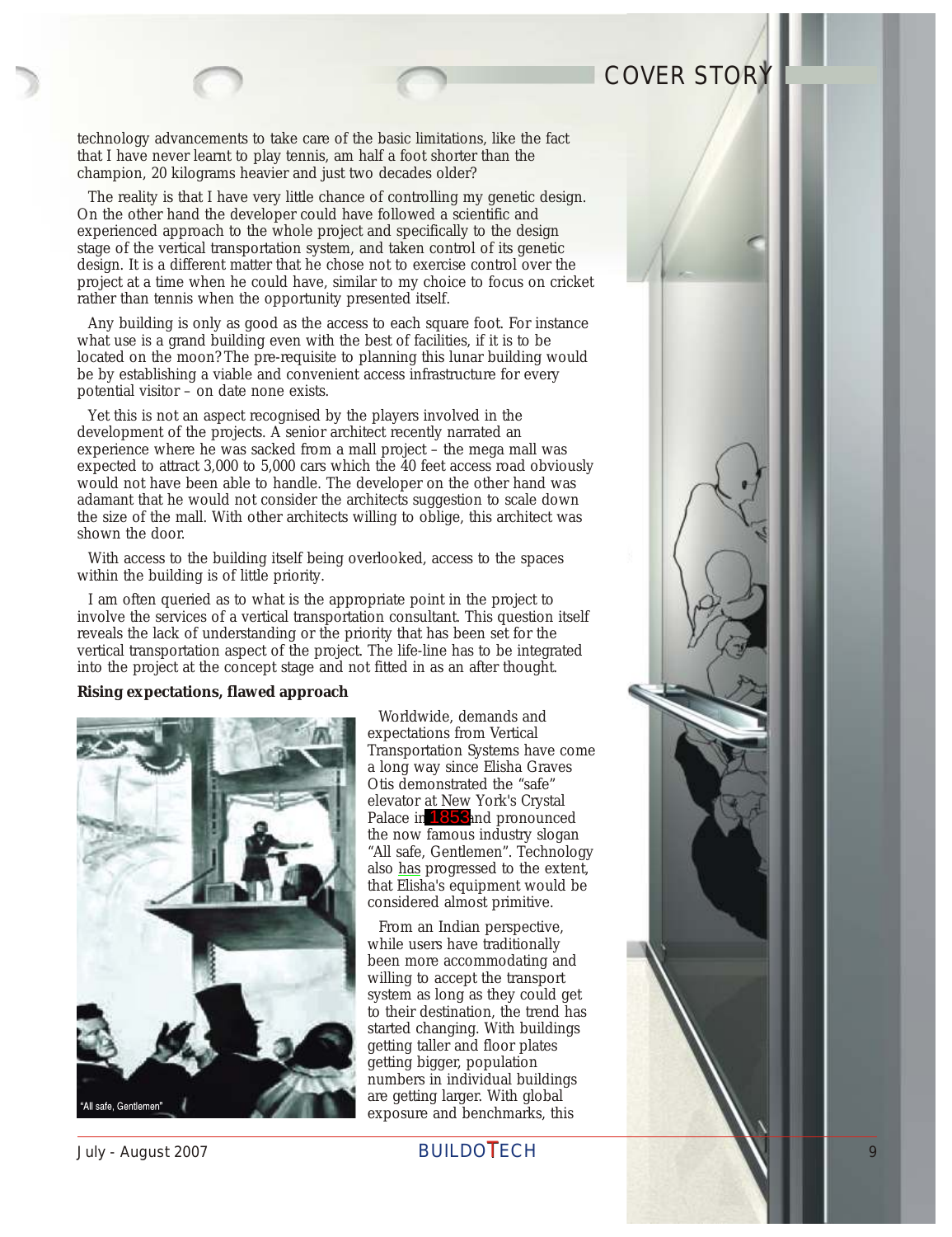and waiting times, jerks and noises during travel are<br>becoming unacceptable.

Potential owners and tenants have started putting the Many of the E&E sales engineers have limited their<br>effectiveness of the vertical transportation system on the understanding of the overall requirements of a vertical yet without really understanding the prerequisites.

The Elevator and Escalator (E&E) industry's response to this enhanced requirement and expectation has not **E&E** Legislation maintained pace. With the presence of almost all the The Indian E&E

available technical competency among the project, service prevailing escalator standard is and sales engineers has deteriorated. In earlier vears an would be better than nothing. and sales engineers has deteriorated. In earlier years an average project or service technician/engineer would These standards and codes are only recommendatory



Courtesy: Elevator World

increased population has a higher expectation. Queues have had undergone at least three to five years of hands-on and waiting times jerks and noises during travel are training as a helper before taking on independent responsibility. This training period has been drastically reduced to some months of learning in class rooms.

their decision checklist. It is a different matter that the understanding of the overall requirements of a vertical<br>process is limited to a paper exercise mainly due to a<br>transportation system. With no real motivating driv Lack of awareness of the technicalities and the science.<br>
Lack of awareness of the technicalities and the science.<br>
Developers have also started including the vertical<br>
transportation system as part of their sales argument

Architects too struggle. Without adequate sources of<br>information or guidance they are dependent upon their<br>own understanding derived from supplier brochures or<br>from a sales engineer who is further constrained with<br>his main Indian E&E Industry<br> **Industry** execute their order backlog, that they are left with almost no<br> **Execute the Election of Lindustry** exercises to set long term training priorities or implement them.

maintained pace. With the presence of almost all the The Indian E&E is guided by the standards laid out by global E&E majors and another 150 local players,<br>competitive options are available. Code. While there is a base to Yet, there is serious reason to be concerned as the standards are not up to the mark (for instance the vailable technical competency among the project, service prevailing escalator standard is of 1968), some direction

> unless enforced by individual states through legislation. With most states not having passed an act or legislation, the Indian codes and standards for E&E are not enforced in most of the states.

> The states that have enforced legislation have more or less limited the legislation to just elevators, leaving escalators out of the purview. The enforcing duty is invariably an additional responsibility for the state's electrical or factory inspectors. These inspectors, in addition to not being handson experts in the E&E field, are already overloaded with their primary responsibility to be able to really be effective.

#### **E&E Consultancy Expertise**

In India, most of the available E&E consultancy expertise (when sought) is provided by services consultants with specialisation in other areas. This in itself points to the lack of priority being given to the life-line of a building. Without the required expertise and detailed understanding of the science of vertical transportation, these consultants struggle to establish an adequate system. Even when the consultant has some E&E background, it is often gleaned from books or restricted to a specific part of the E&E industry and not enough to establish and then implement a complete and optimum solution.

Without the know-how, the vertical transportation configuration and specification is then determined by one or varying combinations of suppliers' standards or past experience and compelled by architectural considerations. When there is over dependence on a particular supplier for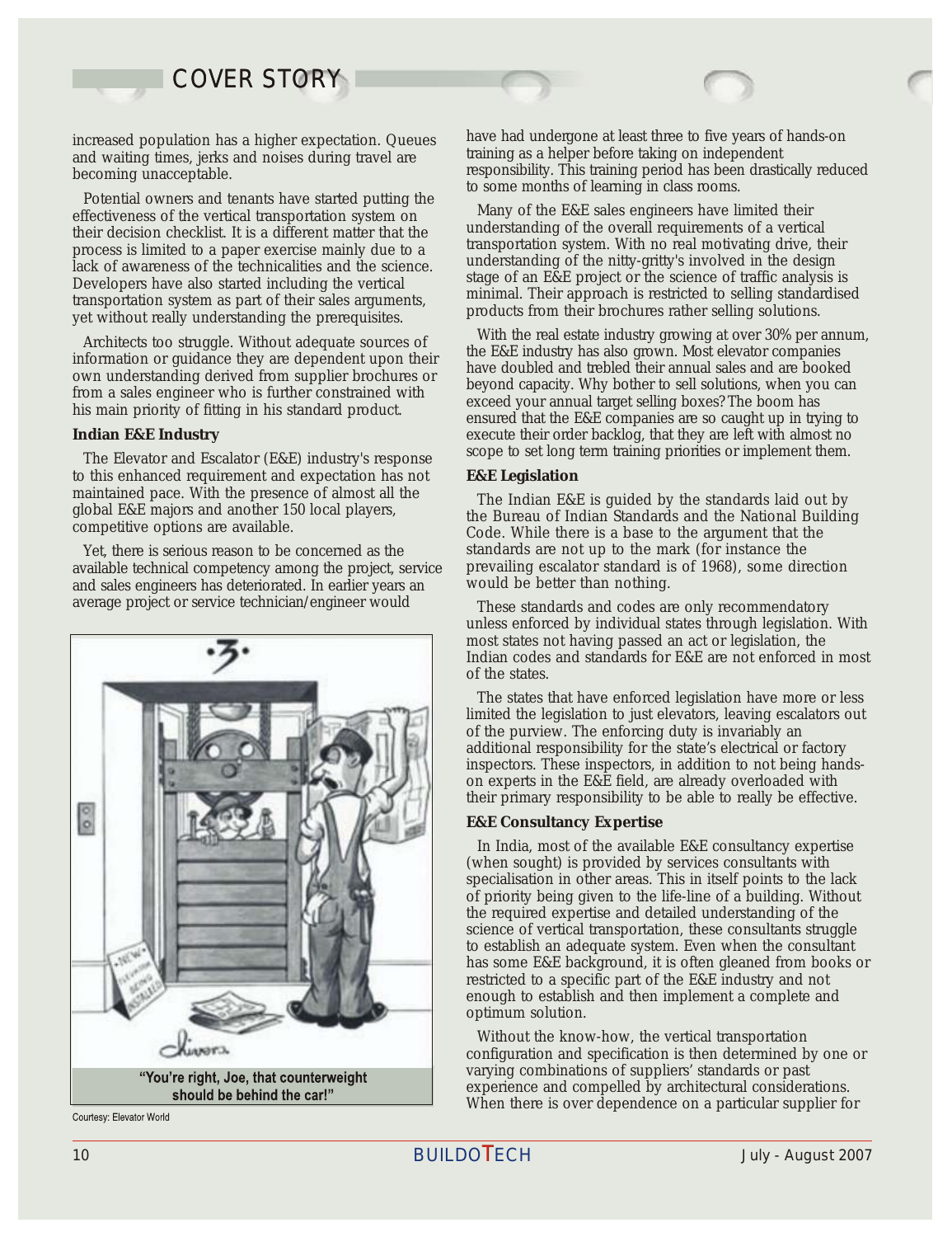

inputs, it is not uncommon to find The success of a vertical specifications almost matching the transportation system of any project is supplier's brochure or parts list rather dependent on three distinct stages of supplier's brochure or parts list rather<br>than the generic name for the sales engineers are known to label stage and the service stage. (The three sales engineers are known to label stage and the service stage. (The three stages  $\frac{1}{\sqrt{2}}$ or "Y Supplier" specification and use trade mark of TAK & Associates) That measure to decide the level of stages are interlinked inseparably. that measure to decide the level of seriousness to be attached to the bid. A compromise at any stage can have

If the origin of the specification is disastrous and sometimes irremediable<br>from another project, the cut and paste errors are obvious – for vertical transportation project. instance a recent tender that I came across for a standard commercial building called for a "hospital service"<br>provision. It took a smart sales

leads to the inclusion of terms and and then by achieving a configuration leads to the inclusion of terms and inclusion of the inclusion conditions which are irrelevant to the inclusion and that balances between the traffi conditions which are irrelevant to the that balances between the transposition resolution in bids with characteristics and handling specific project resulting in bids with multiple deviations. This is then requirements, building requirements, followed by endless discussions architectural compulsions and

solutions that were recommended testimony to this.<br>and then implemented.

The question that arises is what is<br>the right approach to achieve an<br>effective and efficient vertical<br>transportation system.<br>the total area is divided by the expected<br>area per person, with debates on



the "Vertical Transportation System" life<br>cycle – the design stage, the project equipment or component. In fact  $E&E$  cycle – the design stage, the project sales engineers are known to label stage and the service stage. (The three tenders as "X Supplier" specification inter jointed circles in a square is the tenders as "X Supplier" specification and use trade mark of TAK & Associates) These

### **Design Stage – Vertical Transportation Design – The Effective System**

provision. It took a smart sales<br>
engineer to remind the consultant<br>
and the client that the building was<br>
teffective Vertical Transportation<br>
system" should start with an early entry<br>
into the project. The start should This lack of understanding also preferably be at the concept stage itself.<br>
eads to the inclusion of terms and And then by achieving a configuration followed by endless discussions architectural compulsions and<br>stretching the whole bidding and economics of the various technologies stretching the whole bidding and<br>negotiation process Invariably time available. This stage is the most ignored megotiation process. Invariably, time available. This stage is the most ignored<br>constraint pressures creep in and the sapect of the vertical transportation<br>supplier manages to push in his own system, partially on account o Numerous buildings across India<br>the life line of the project. Numerous<br>stand testimony to the flawed buildings and great projects stand prestigious and great projects stand

and then implemented.<br>
The first step in this stage is establishing<br>
Vertical transportation life cycle the building definition and characteristics the building definition and characteristics<br>and estimating the traffic and circulation

> whether the areas to consider are based on carpet or built-up area. This is too simplistic and can lead to a traffic estimate which is significantly higher than the actual figure, which when used as the design basis can lead to over-elevatoring. On realising this aspect, the tendency is to cut and chop the number of elevators without any basis.

The normal argument at this stage is that the building is still conceptual and therefore occupation patterns are not available. This is only partially true as the financial viability of the

12 **BUILDOTECH** July - August 2007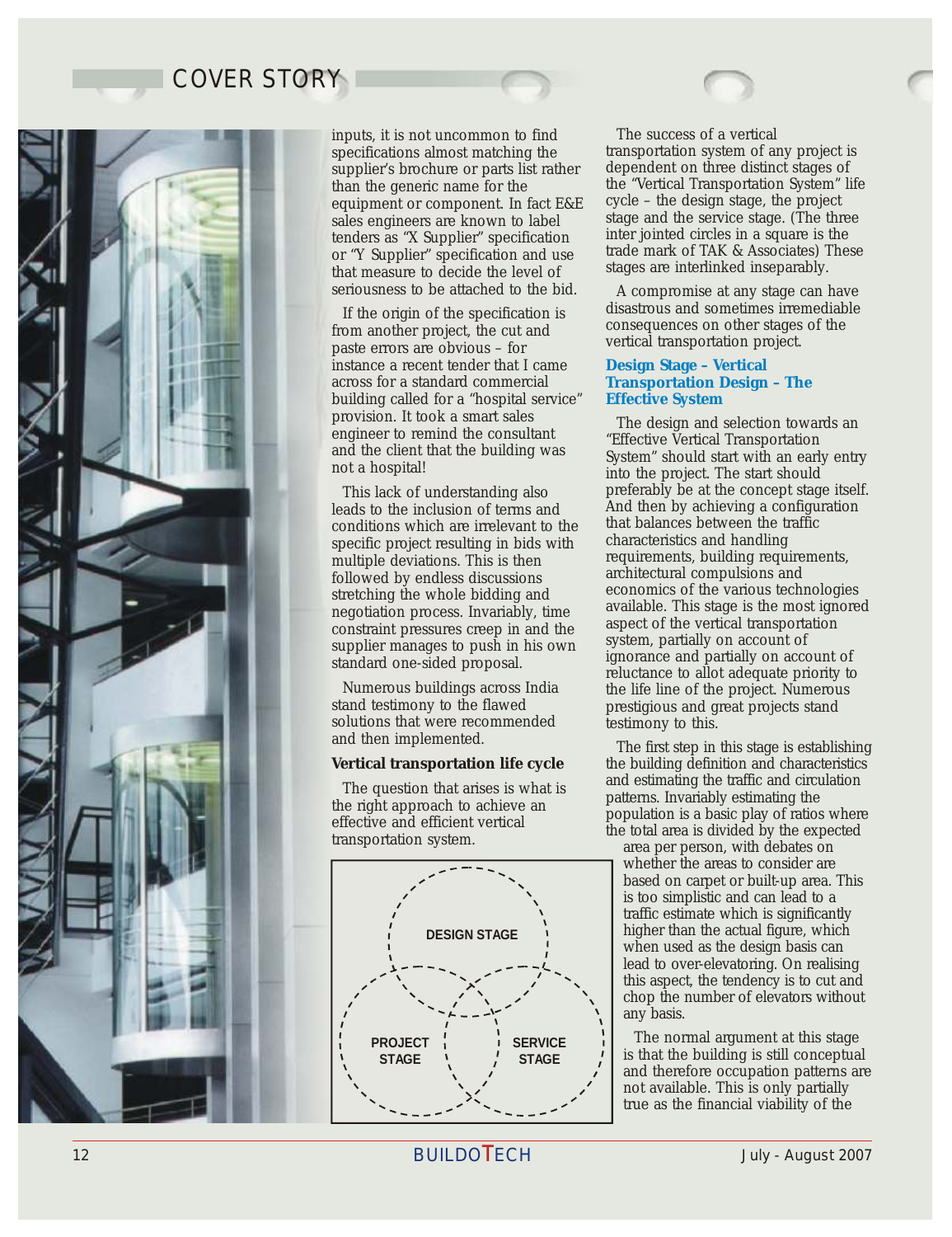project would have been based on a occupation patterns can be derived is the average time, in seconds,

Further the developer's marketing<br>personnel are in a great position to<br>provide this data. This source of data Average Waiting Tin the developer's marketing<br>departments are normally motivated measured from the instant that the departments are normally motivated measured from the instant that the<br>to provide very high floor efficiencies passenger registers a landing call (or as part of their sales arguments with arrives at a landing), until the instant as part of their sales arguments  $\frac{1}{2}$  arrives at a landing), until the instant potential clients and tenants. Yet a potential clients and tenants. Yet a<br>frank discussion can lead to

It is to be recognised that floor passengers. plate shapes, column grids etc can Two points of caution– impact the efficiency and therefore data from another building might not (i) It needs to be clearly recognised that be comparable. It might also be  $\frac{1}{2}$  for  $\frac{1}{2}$  for  $\frac{1}{2}$  for  $\frac{1}{2}$  for  $\frac{1}{2}$  for  $\frac{1}{2}$  for  $\frac{1}{2}$  for  $\frac{1}{2}$  f necessary to carry out a realistic test<br>fit to validate the data on the extablished only through a simulate the data on the fit to validate the data on the established only through a simulation.<br>  $\frac{1}{2}$ 

traffic analysis which would reveal rated car capacity.<br>the number of elevators and the number of elevators and<br>
secalators required, capacities and<br>
speeds. Once these are established,<br>
the arrangement and location of the<br>
equipment will need to be<br>
established. An issue that comes up<br>
at this stage is a and locations prove detrimental to The general and commercial terms the effectiveness of a system. The included in the tender documents

**Traffic Analysis Components:**

A brief definition of the terms normally referred to is given below.

The efficiency of a system is traditionally defined in terms of the There isn't much to differentiate<br>quantity of service (handling between technology offerings from

mumber of passengers that the system can transport during the peak upon the synchronicity between the traffic conditions with a specified process, people and performance. average car loading. Most experienced E&E industry Peak Handling Capacity is the total

target clientele and possible Average Interval or Waiting Interval from this.<br> **between successive lift car arrivals**<br> **or**  $\overline{B}$  at the main terminal floor with cars Interval (INT) also referred to as

provide this data. This source of data **Average Waiting Time (AWT)** is the needs to be addressed with caution as average period of time, in seconds that to provide very high floor efficiencies bases are registers a landing call (or to provide very high floor efficiencies at a landing), until the instant Frank discussion can lead to Typically this would be the sum of the significantly accurate estimates. waiting times of all the passengers divided by the total number of

Interval ≠ Average Waiting Time. Average

Europation ratios.<br>The next step is carrying out the the expected to cross 80% of the carrying out the the expected to cross 80% of the never be expected to cross 80% of the

would also need to be specific to the E&E aspect of the project. It is will be difficult to go through a<br>detailed discussion of the science of hid with minimal deviations to the bid with minimal deviations to the traffic analysis or its components here. tender terms and conditions.

### **Project Stage – The Vertical Transportation Project – Ensuring Quality**

quantity of service (handling between technology offerings from the capacity) and quality of service major companies. In fact you might capacity) and quality of service major companies. In fact you might not even be able to differentiate<br>between processes. Yet the final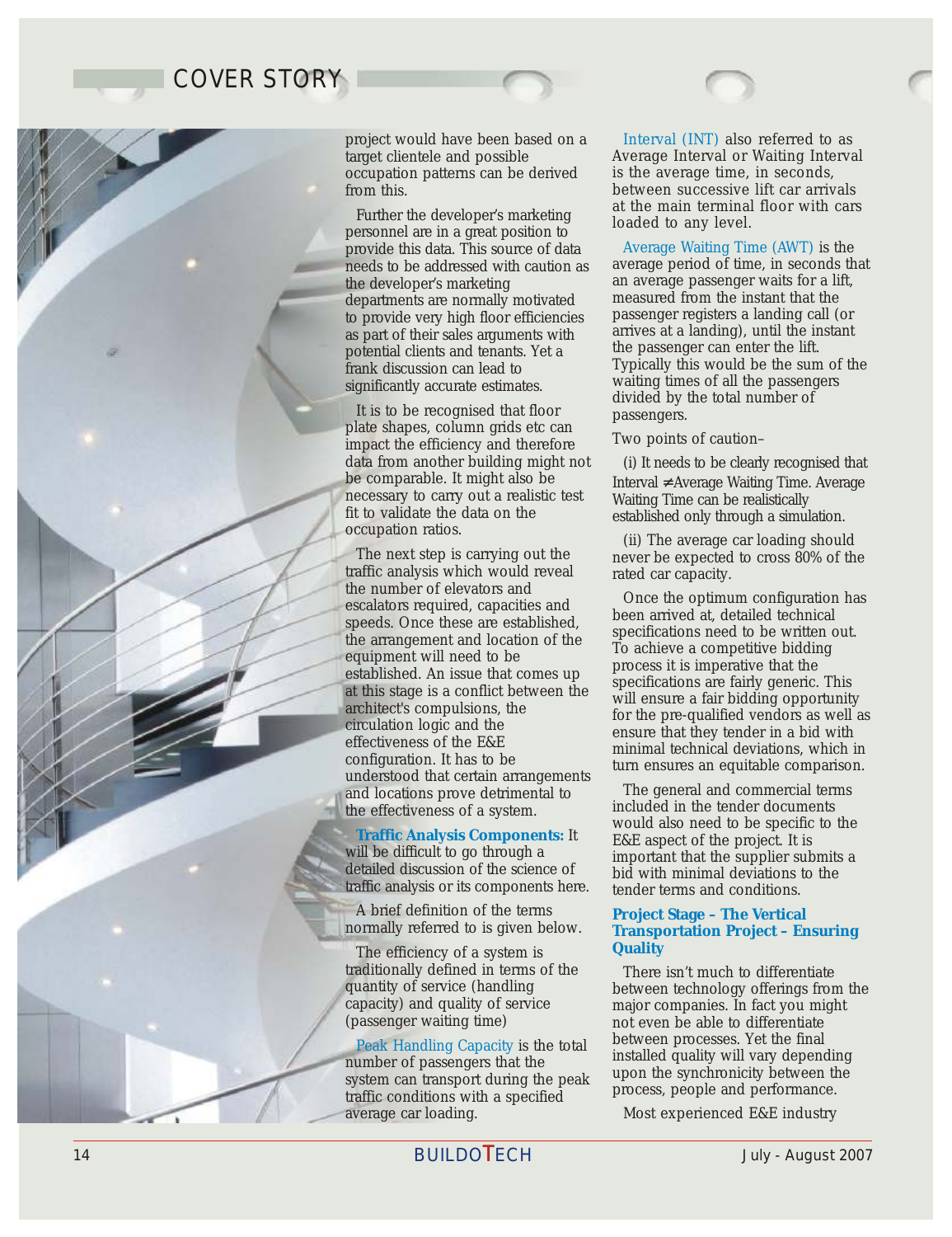

horror stories of their experience your investment performs reliably &<br>in getting E&E projects executed safely through its life expectancy, the transparent understanding and a perfectly mesh together. common language between all the

The ideal E&E project would be a backlog and therefore it is imperative<br>one where the entry of the E&E<br>material and execution team into the<br>site is delayed to the absolute last<br>While the maintenance contractor is site is delayed to the absolute last While the maintenance contracted to provide good moment to achieve a just-in-time completion. The key to achieve this maintenance that ensures the ideal situation is absolute trust and equipment is safe and reliable, the confidence between all the parties owner and users also have a<br>involved. However courtesy the responsibility to take care of history of bad experiences, it is a equipment. The owner has a chicken and egg story – how do you break this vicious cycle? Clients will engaged and supportive of the have numerous examples of delayed maintenance activities.<br>projects. Suppliers will have an equal number of stories of material lying at sites (or installed and not commissioned) for years together

The quality of an installation is vertical transportation system. It dependent on the quality of becomes necessary to consider t dependent on the quality of becomes necessary to consider the equipment that has been supplied modernisation /replacement of the equipment that has been supplied<br>and the quality of the installation<br>equipment. This stage is the trickie responsibility to supply and install life cycle requiring the greatest<br>equipment as has been contracted degree of hands on experience productive as is the other extreme of not being engaged at all. The developer and the architect have

preventive, break-down and repair modernisation or up gradation of recognised that the right time and the equipment.

### **Maintenance – The Vertical Transportation – Project Ensuring Safety & Reliability**

vertical transportation system, when<br>badly maintained is a white elephant, or even worse, a of business.

clients will always have numerous dangerous white elephant. To ensure horror stories of their experience vour investment performs reliably & in getting E&E projects executed safely through its life expectancy, the on time. The basic reason for maintenance process, the people and on time. The basic reason for maintenance process, the people and most delays is the absence of the implementation will have to the implementation will have to

COVER STORY

Zigzag elevator, Japan

maintenance is a continuous process.<br>
The matter is almost impossible to make up for

responsibility to take care of their responsibility to be meaningfully

### **Modernisation – The Vertical Transportation Project – Enhancing your investment**

due to site delays.<br>
The quality of an installation is<br>  $\begin{array}{ccc} \text{As the building ages, so does the vertical transportation system. It} \end{array}$ and the quality of the installation equipment. This stage is the trickiest activity. The E&E contractor has the senect of the vertical transportation activity. The E&E contractor has the aspect of the vertical transportation responsibility to supply and install life cycle requiring the greatest equipment as has been contracted<br>within the schedules and to the<br>quality that has been assured.<br>However the owner also has to be<br>meaningfully engaged with the whole<br>process. The key is "being<br>meaningfully engaged", as<br>enga engagement without understanding or<br>for the sake of engagement is counter<br>productive as is the other extreme of the building crippled.

Service Stage of the Vertical to recognise that the vertical Transportation System extends to transportation system is the life-line of well over 25 years and includes a building, particularly as the buildings preventive, break-down and repair grow taller and larger and the users maintenance and eventual become more demanding. It has to be modernisation or up gradation of recognised that the right time and more often than not the only opportunity to ensure that the system is effective is at the concept stage.

Or alternatively, we could look at it A well designed and executed from the perspective that "Climbing<br>ertical transportation system, when Steps is good for Health" and drive the thriving health club industry out